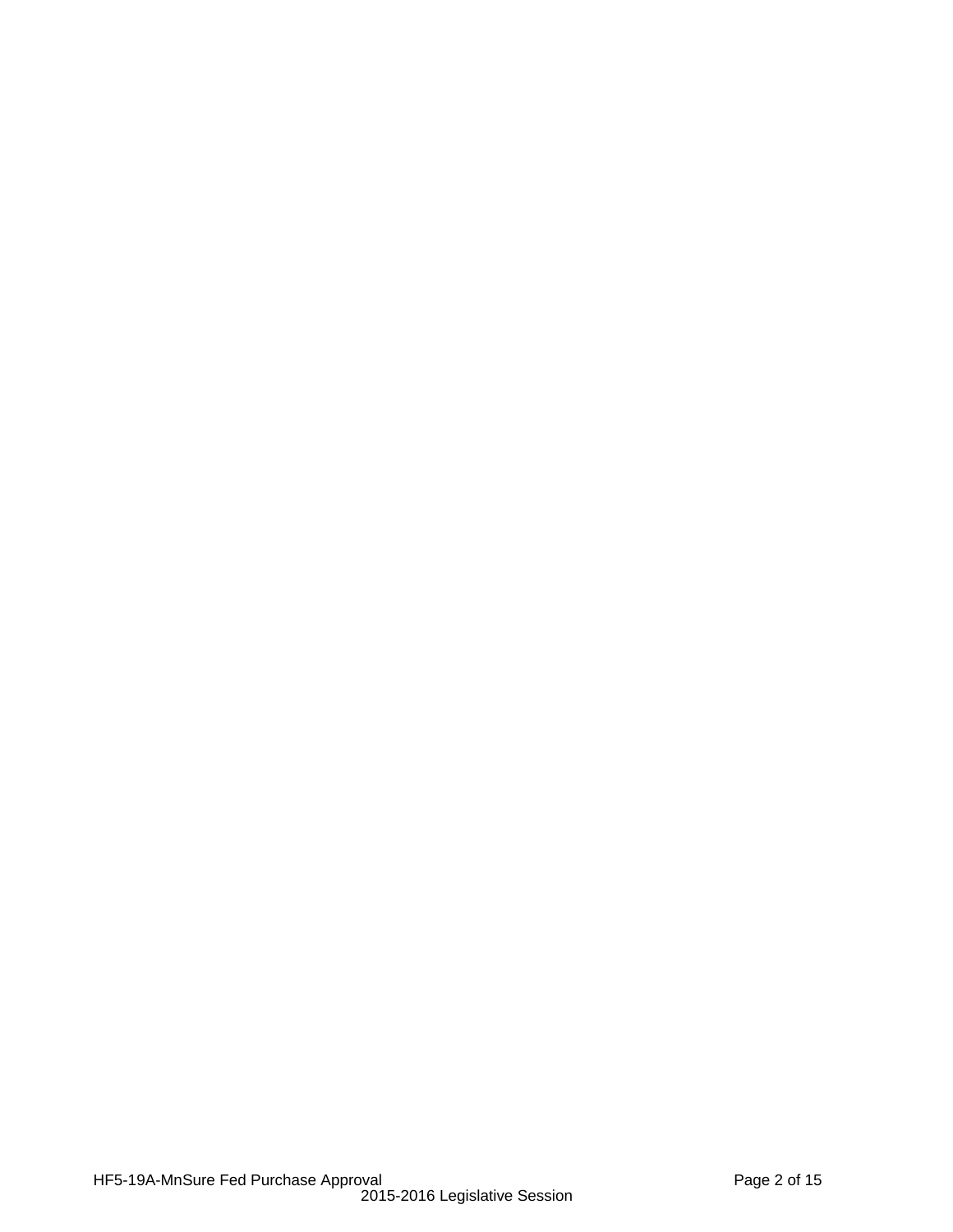This table shows direct impact to state government only. Local government impact, if any, is discussed in the narrative. Reductions are shown in parentheses.

\*Transfers In/Out and Absorbed Costs are only displayed when reported.

| State Cost (Savings) = 1-2                        |              |                       | <b>Biennium</b>          |                          | <b>Biennium</b>          |        |
|---------------------------------------------------|--------------|-----------------------|--------------------------|--------------------------|--------------------------|--------|
| <b>Dollars in Thousands</b>                       |              | <b>FY2015</b>         | FY2016                   | <b>FY2017</b>            | <b>FY2018</b>            | FY2019 |
| Commerce Dept                                     |              |                       |                          |                          |                          |        |
| <b>General Fund</b>                               |              |                       | 210                      | 213                      | $\overline{\phantom{a}}$ |        |
| Minn Management and Budget                        |              | $\overline{a}$        | $\overline{a}$           | $\overline{a}$           | $\overline{a}$           |        |
| <b>General Fund</b>                               |              |                       | $\overline{\phantom{0}}$ | $\overline{\phantom{a}}$ | $\overline{\phantom{a}}$ |        |
| <b>MnSure</b>                                     |              | $\overline{a}$        | $\blacksquare$           | $\overline{\phantom{a}}$ | $\overline{\phantom{a}}$ |        |
| MN Health Insurance Exchange                      |              |                       |                          |                          | $\overline{a}$           |        |
|                                                   | <b>Total</b> |                       | 210                      | 213                      |                          |        |
|                                                   |              | <b>Biennial Total</b> |                          | 423                      |                          |        |
| 1 - Expenditures, Absorbed Costs*, Transfers Out* |              |                       |                          |                          |                          |        |
| Commerce Dept                                     |              |                       |                          |                          |                          |        |
| <b>General Fund</b>                               |              | $\blacksquare$        | 210                      | 213                      | $\blacksquare$           |        |
| Minn Management and Budget                        |              | $\overline{a}$        | $\overline{\phantom{a}}$ | $\overline{\phantom{a}}$ | $\blacksquare$           |        |
| <b>General Fund</b>                               |              |                       | $\overline{\phantom{0}}$ | $\blacksquare$           | $\overline{a}$           |        |
| MnSure                                            |              |                       |                          | $\overline{\phantom{a}}$ | $\overline{a}$           |        |
| MN Health Insurance Exchange                      |              |                       |                          |                          |                          |        |
| Expenditures                                      |              | $\overline{a}$        | 1,444                    | 109                      | 109                      | 109    |
| <b>Absorbed Costs</b>                             |              | $\overline{a}$        | (1,444)                  | (109)                    | (109)                    | (109)  |
|                                                   | <b>Total</b> |                       | 210                      | 213                      |                          |        |
|                                                   |              | <b>Biennial Total</b> |                          | 423                      |                          |        |
| 2 - Revenues, Transfers In*                       |              |                       |                          |                          |                          |        |
| Commerce Dept                                     |              |                       |                          |                          |                          |        |
| <b>General Fund</b>                               |              | $\overline{a}$        | $\overline{a}$           | $\blacksquare$           | $\overline{a}$           |        |
| Minn Management and Budget                        |              |                       | $\overline{\phantom{0}}$ | $\blacksquare$           | $\overline{a}$           |        |
| <b>General Fund</b>                               |              |                       | $\overline{a}$           | $\blacksquare$           | $\blacksquare$           |        |
| MnSure                                            |              | $\overline{a}$        | $\overline{\phantom{a}}$ | $\overline{\phantom{a}}$ | $\blacksquare$           |        |
| MN Health Insurance Exchange                      |              |                       | $\overline{a}$           | $\blacksquare$           | $\blacksquare$           |        |
|                                                   | <b>Total</b> |                       |                          |                          |                          |        |
|                                                   |              | <b>Biennial Total</b> |                          |                          |                          |        |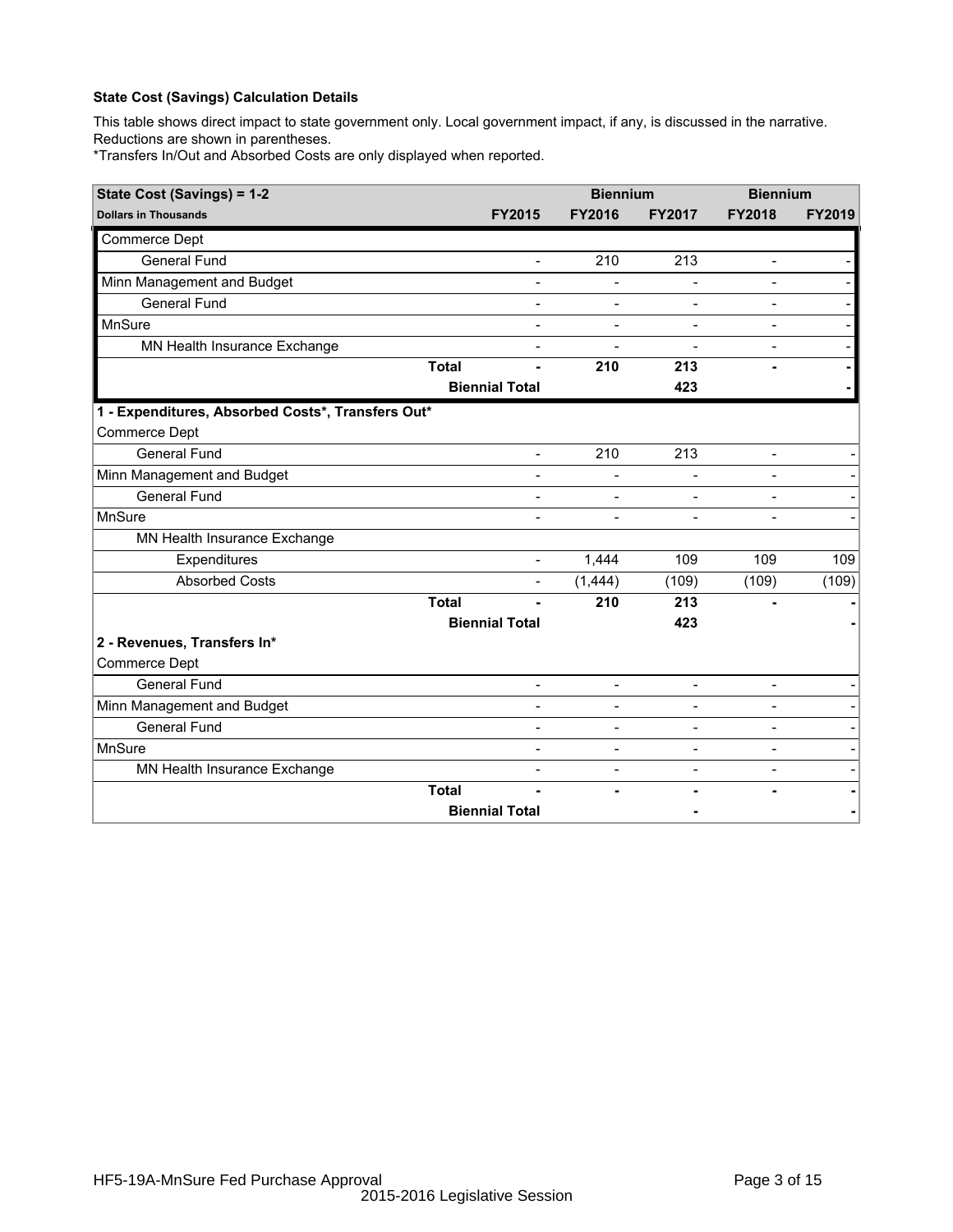| Chief Author:              | Tara Mack                                |
|----------------------------|------------------------------------------|
| Commitee:                  | <b>Health and Human Services Finance</b> |
| Date Completed: 04/14/2015 |                                          |
| Agency:                    | <b>Public Safety Dept</b>                |

| <b>State Fiscal Impact</b>   | Yes | <b>No</b> |
|------------------------------|-----|-----------|
| Expenditures                 |     | x         |
| Fee/Departmental<br>Earnings |     | x         |
| <b>Tax Revenue</b>           |     | x         |
| Information Technology       |     | x         |
| Local Fiscal Impact          |     |           |
|                              |     |           |

This table shows direct impact to state government only. Local government impact. if any, is discussed in the narrative. Reductions shown in the parentheses.

| <b>State Cost (Savings)</b> |                       |               | <b>Biennium</b>          |                          | <b>Biennium</b> |  |
|-----------------------------|-----------------------|---------------|--------------------------|--------------------------|-----------------|--|
| <b>Dollars in Thousands</b> | <b>FY2015</b>         | <b>FY2016</b> | <b>FY2017</b>            | <b>FY2018</b>            | <b>FY2019</b>   |  |
| Total                       | ۰                     | ۰             | $\overline{\phantom{0}}$ | $\overline{\phantom{0}}$ |                 |  |
|                             | <b>Biennial Total</b> |               | -                        |                          |                 |  |
|                             |                       |               |                          |                          |                 |  |

| <b>Full Time Equivalent Positions (FTE)</b> |       |                          | <b>Biennium</b> |                          | <b>Biennium</b> |               |
|---------------------------------------------|-------|--------------------------|-----------------|--------------------------|-----------------|---------------|
|                                             |       | <b>FY2015</b>            | <b>FY2016</b>   | <b>FY2017</b>            | <b>FY2018</b>   | <b>FY2019</b> |
|                                             | Total | $\overline{\phantom{a}}$ | $\sim$          | $\overline{\phantom{a}}$ | $\sim$          |               |

# **Executive Budget Officer's Comment**

I have reviewed this fiscal note for reasonableness of content and consistency with MMB's Fiscal Note policies.

EBO Signature: Britta Reitan Date: 4/14/2015 9:36:26 AM Phone: 651 201-8028 Email britta.reitan@state.mn.us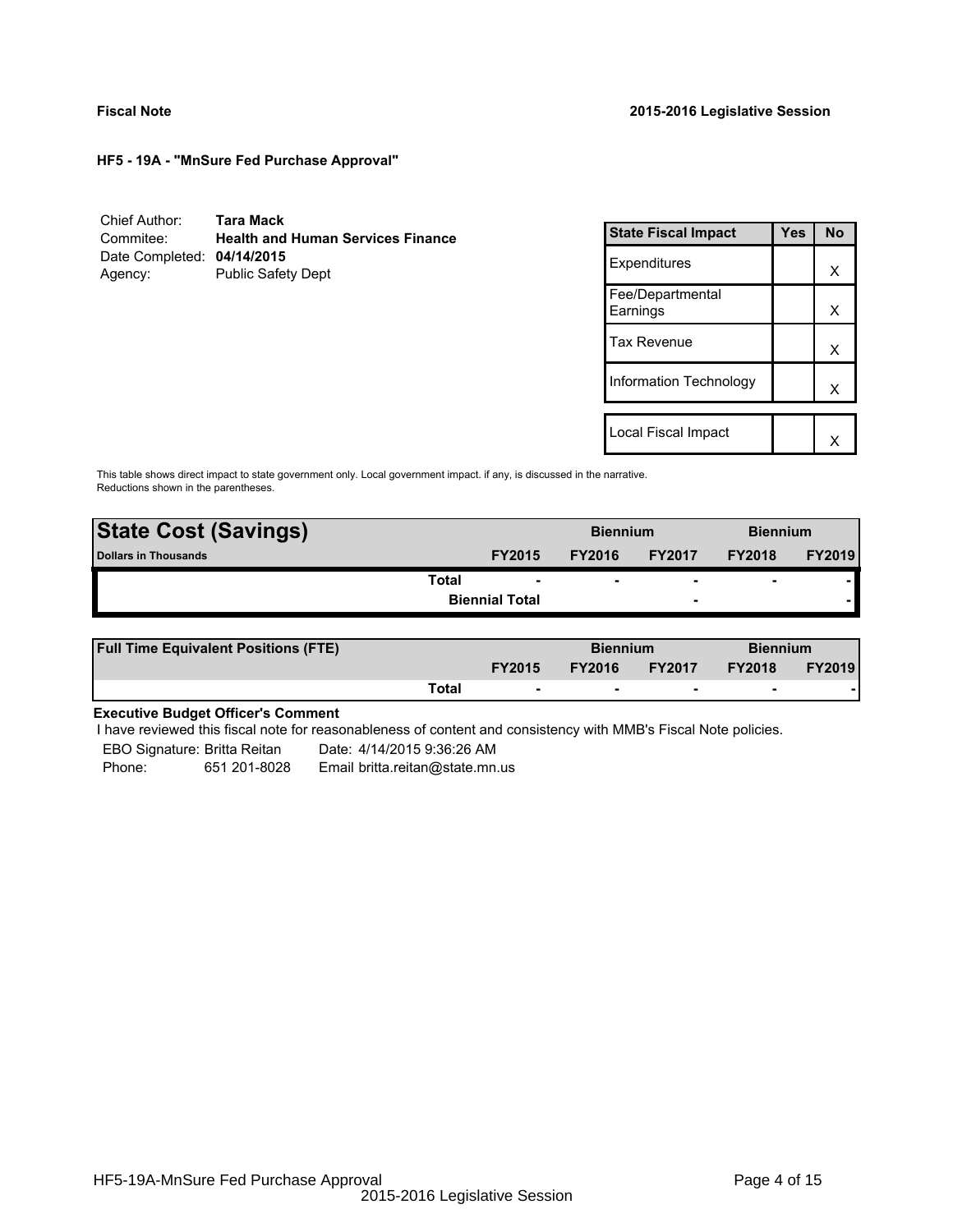This table shows direct impact to state government only. Local government impact, if any, is discussed in the narrative. Reductions are shown in parentheses.

\*Transfers In/Out and Absorbed Costs are only displayed when reported.

| State Cost (Savings) = 1-2                        |                       | <b>Biennium</b> |                          | <b>Biennium</b> |               |               |
|---------------------------------------------------|-----------------------|-----------------|--------------------------|-----------------|---------------|---------------|
| <b>Dollars in Thousands</b>                       |                       | <b>FY2015</b>   | <b>FY2016</b>            | <b>FY2017</b>   | <b>FY2018</b> | <b>FY2019</b> |
|                                                   | <b>Total</b>          |                 | ٠                        |                 |               |               |
|                                                   | <b>Biennial Total</b> |                 |                          | ٠               |               |               |
| 1 - Expenditures, Absorbed Costs*, Transfers Out* |                       |                 |                          |                 |               |               |
|                                                   | <b>Total</b>          |                 | $\overline{\phantom{0}}$ | -               |               |               |
|                                                   | <b>Biennial Total</b> |                 |                          | -               |               |               |
| 2 - Revenues, Transfers In*                       |                       |                 |                          |                 |               |               |
|                                                   | <b>Total</b>          |                 | $\overline{\phantom{0}}$ | ٠               |               |               |
|                                                   | <b>Biennial Total</b> |                 |                          | ٠               |               |               |

## **Bill Description**

This bill requires Commerce to seek federal approval to allow the purchase of qualified health plans and the receipt of premium tax credits and cost sharing reductions outside of MNsure. There is also language impacting MNsure operations. This bill also changes the background studies language by replacing the use of the BCA with the use of DHS studies.

### **Assumptions**

There is no fiscal impact on the Department of Public Safety.

**Expenditure and/or Revenue Formula**

**Long-Term Fiscal Considerations**

**Local Fiscal Impact**

**References/Sources**

**Agency Contact:**

**Agency Fiscal Note Coordinator Signature:** Larry Freund **Date:** 4/14/2015 8:58:56 AM **Phone:** 651 201-7050 **Email:** Larry.Freund@state.mn.us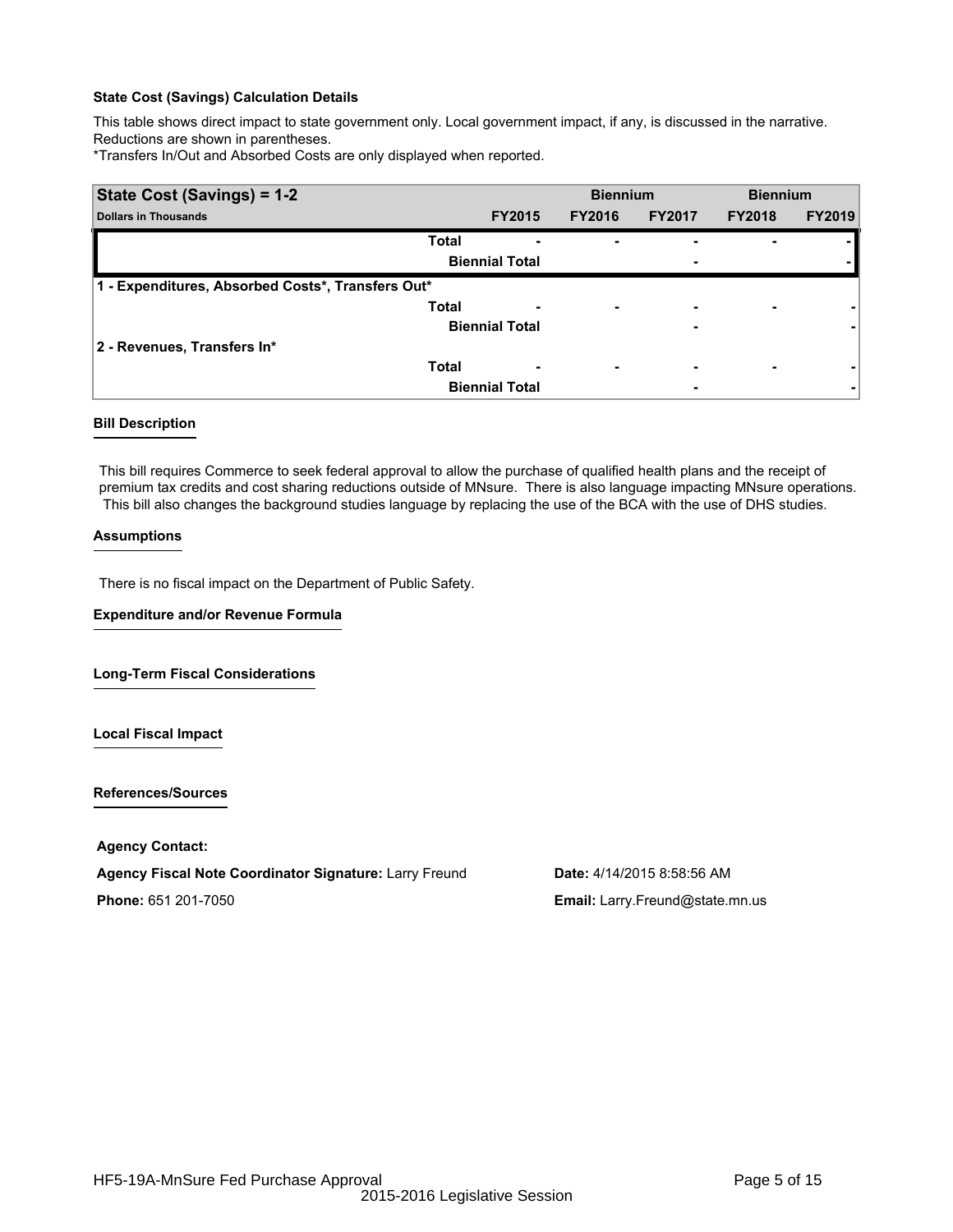| Chief Author:              | Tara Mack                                |
|----------------------------|------------------------------------------|
| Commitee:                  | <b>Health and Human Services Finance</b> |
| Date Completed: 04/14/2015 |                                          |
| Agency:                    | Minn Management and Budget               |

| <b>State Fiscal Impact</b>   | Yes | <b>No</b> |
|------------------------------|-----|-----------|
| Expenditures                 |     | x         |
| Fee/Departmental<br>Earnings |     | x         |
| <b>Tax Revenue</b>           |     | x         |
| Information Technology       |     | x         |
|                              |     |           |
| Local Fiscal Impact          |     |           |

This table shows direct impact to state government only. Local government impact. if any, is discussed in the narrative. Reductions shown in the parentheses.

| <b>State Cost (Savings)</b> |       |                          | <b>Biennium</b>          |                          | <b>Biennium</b>          |               |
|-----------------------------|-------|--------------------------|--------------------------|--------------------------|--------------------------|---------------|
| <b>Dollars in Thousands</b> |       | <b>FY2015</b>            | <b>FY2016</b>            | <b>FY2017</b>            | <b>FY2018</b>            | <b>FY2019</b> |
| <b>General Fund</b>         |       | $\overline{\phantom{0}}$ | $\overline{\phantom{0}}$ | $\overline{\phantom{0}}$ | $\overline{\phantom{0}}$ |               |
|                             | Total | $\overline{\phantom{a}}$ |                          | $\overline{\phantom{0}}$ | $\overline{\phantom{a}}$ |               |
|                             |       | <b>Biennial Total</b>    |                          |                          |                          |               |
|                             |       |                          |                          |                          |                          |               |

| <b>Full Time Equivalent Positions (FTE)</b> |       |                          | <b>Biennium</b> |                          | <b>Biennium</b>          |               |
|---------------------------------------------|-------|--------------------------|-----------------|--------------------------|--------------------------|---------------|
|                                             |       | <b>FY2015</b>            | <b>FY2016</b>   | <b>FY2017</b>            | <b>FY2018</b>            | <b>FY2019</b> |
| General Fund                                |       | $\overline{\phantom{0}}$ | -               | $\overline{\phantom{0}}$ | $\overline{\phantom{a}}$ |               |
|                                             | Total | -                        |                 | $\overline{\phantom{0}}$ | $\overline{\phantom{a}}$ |               |

# **Executive Budget Officer's Comment**

I have reviewed this fiscal note for reasonableness of content and consistency with MMB's Fiscal Note policies.

EBO Signature: Christopher Zempel Date: 4/14/2015 2:57:11 PM Phone: 651 201-8214 Email Chris.Zempel@state.mn.us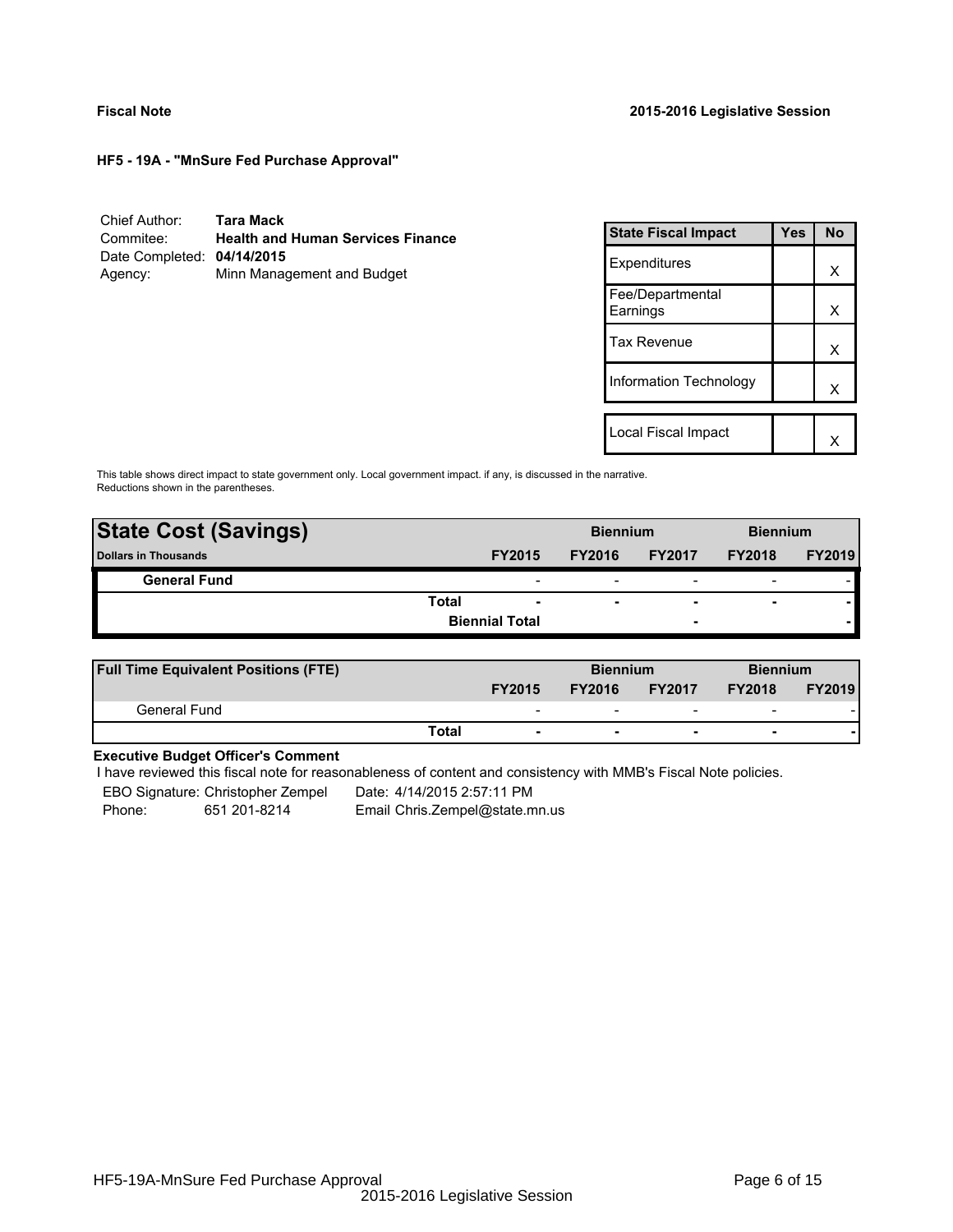This table shows direct impact to state government only. Local government impact, if any, is discussed in the narrative. Reductions are shown in parentheses.

\*Transfers In/Out and Absorbed Costs are only displayed when reported.

| State Cost (Savings) = 1-2                        |              |                       | <b>Biennium</b> |               | <b>Biennium</b> |               |
|---------------------------------------------------|--------------|-----------------------|-----------------|---------------|-----------------|---------------|
| <b>Dollars in Thousands</b>                       |              | <b>FY2015</b>         | <b>FY2016</b>   | <b>FY2017</b> | <b>FY2018</b>   | <b>FY2019</b> |
| <b>General Fund</b>                               |              |                       |                 |               |                 |               |
|                                                   | <b>Total</b> |                       |                 |               |                 |               |
|                                                   |              | <b>Biennial Total</b> |                 |               |                 |               |
| 1 - Expenditures, Absorbed Costs*, Transfers Out* |              |                       |                 |               |                 |               |
| General Fund                                      |              |                       |                 |               |                 |               |
|                                                   | <b>Total</b> | -                     | ۰               |               | ۰               |               |
|                                                   |              | <b>Biennial Total</b> |                 | ٠             |                 |               |
| 2 - Revenues, Transfers In*                       |              |                       |                 |               |                 |               |
| <b>General Fund</b>                               |              |                       |                 |               |                 |               |
|                                                   | <b>Total</b> | -                     | ۰               |               |                 |               |
|                                                   |              | <b>Biennial Total</b> |                 |               |                 |               |

## **Bill Description**

This bill requires the commissioner of commerce to seek federal approval for a mechanism that would allow individuals to purchase qualified health plans outside of MNsure, makes managerial compensation changes to MNsure, and removes MNsure from certain statutory exemptions.

### **Assumptions**

MMB is responding only to Section 18 of this bill which requires the commissioner of MMB to assign positions of managerial employees of MNsure, other than the director, to salary ranges and salaries in the managerial plan. Any costs or savings related to changes in salary would be borne by MNsure and are not included in this note.

There are currently 23 employees on the MNsure Managerial Plan (not including the Executive Director) in 7 different classifications. Under this legislation, compensation and classification staff within the Enterprise Human Resource Division would need to spend roughly 6-8 hours of work time determing what State Managerial Plan pay range each of the seven classifications would move to.

This work, however, is part of the normal daily work performed by this staff and would not require any additional funding to complete. That said, given the timeframe needed to comply with the legislation if passed, other classification and compensation issues that arise from state agencies may be delayed.

## **Expenditure and/or Revenue Formula**

n/a

**Long-Term Fiscal Considerations**

n/a

**Local Fiscal Impact**

n/a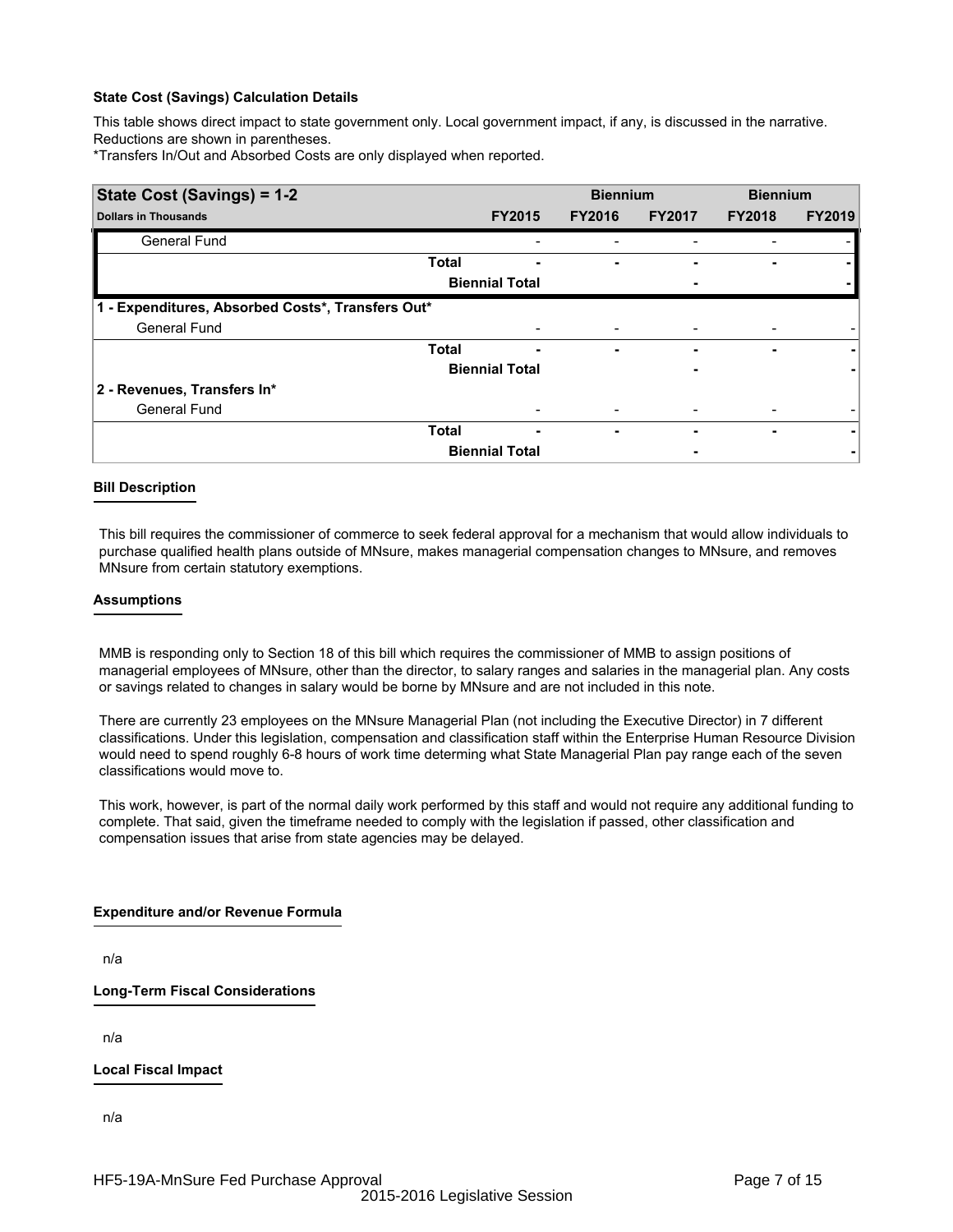## **References/Sources**

Micah Intermill, MMB **Agency Contact:** Micah Intermill (651) 201-8044 **Agency Fiscal Note Coordinator Signature:** Dennis Munkwitz **Date:** 4/14/2015 8:50:27 AM **Phone:** 651 201-8004 **Email:** Dennis.Munkwitz@state.mn.us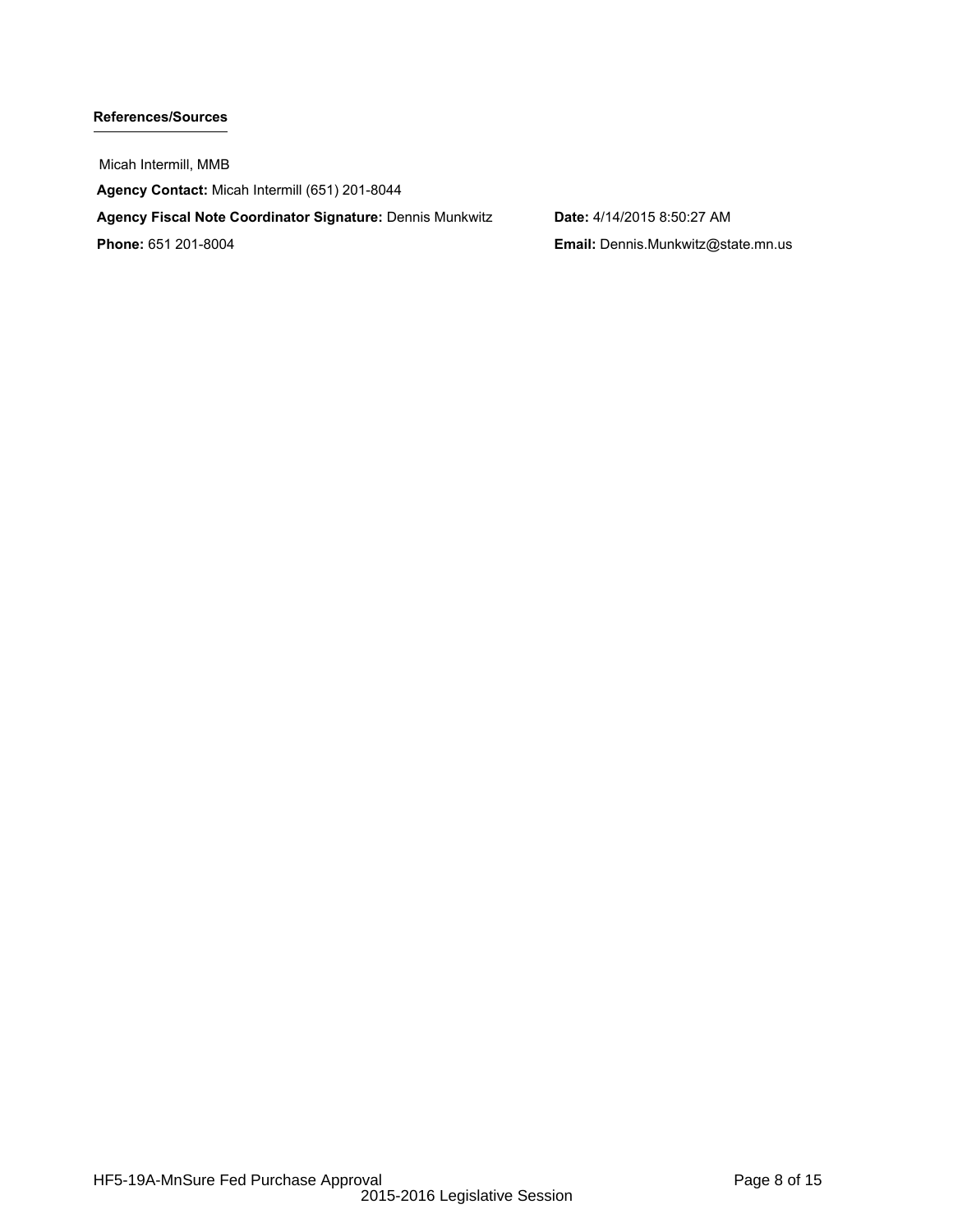| Chief Author:              | <b>Tara Mack</b>                         |
|----------------------------|------------------------------------------|
| Commitee:                  | <b>Health and Human Services Finance</b> |
| Date Completed: 04/14/2015 |                                          |
| Agency:                    | Commerce Dept                            |

| <b>State Fiscal Impact</b>   | Yes | <b>No</b> |
|------------------------------|-----|-----------|
| Expenditures                 | X   |           |
| Fee/Departmental<br>Earnings |     | х         |
| <b>Tax Revenue</b>           |     | x         |
| Information Technology       |     | x         |
|                              |     |           |
| Local Fiscal Impact          |     |           |

This table shows direct impact to state government only. Local government impact. if any, is discussed in the narrative. Reductions shown in the parentheses.

| <b>State Cost (Savings)</b> |       |                          | <b>Biennium</b> | <b>Biennium</b> |                          |               |
|-----------------------------|-------|--------------------------|-----------------|-----------------|--------------------------|---------------|
| <b>Dollars in Thousands</b> |       | <b>FY2015</b>            | <b>FY2016</b>   | <b>FY2017</b>   | <b>FY2018</b>            | <b>FY2019</b> |
| <b>General Fund</b>         |       | $\overline{\phantom{0}}$ | 210             | 213             | $\overline{\phantom{0}}$ |               |
|                             | Total | $\blacksquare$           | 210             | 213             | $\overline{\phantom{0}}$ |               |
|                             |       | <b>Biennial Total</b>    |                 | 423             |                          |               |
|                             |       |                          |                 |                 |                          |               |

| <b>Full Time Equivalent Positions (FTE)</b> |       |                          | <b>Biennium</b> |               |                          | <b>Biennium</b> |  |
|---------------------------------------------|-------|--------------------------|-----------------|---------------|--------------------------|-----------------|--|
|                                             |       | <b>FY2015</b>            | <b>FY2016</b>   | <b>FY2017</b> | <b>FY2018</b>            | <b>FY2019</b>   |  |
| General Fund                                |       | $\overline{\phantom{0}}$ |                 |               | $\overline{\phantom{0}}$ |                 |  |
|                                             | Total | $\blacksquare$           |                 |               | $\overline{\phantom{a}}$ |                 |  |

# **Executive Budget Officer's Comment**

I have reviewed this fiscal note for reasonableness of content and consistency with MMB's Fiscal Note policies.

EBO Signature: Elisabeth Hammer Date: 4/14/2015 4:44:17 PM

Phone: 651 201-8022 Email elisabeth.hammer@state.mn.us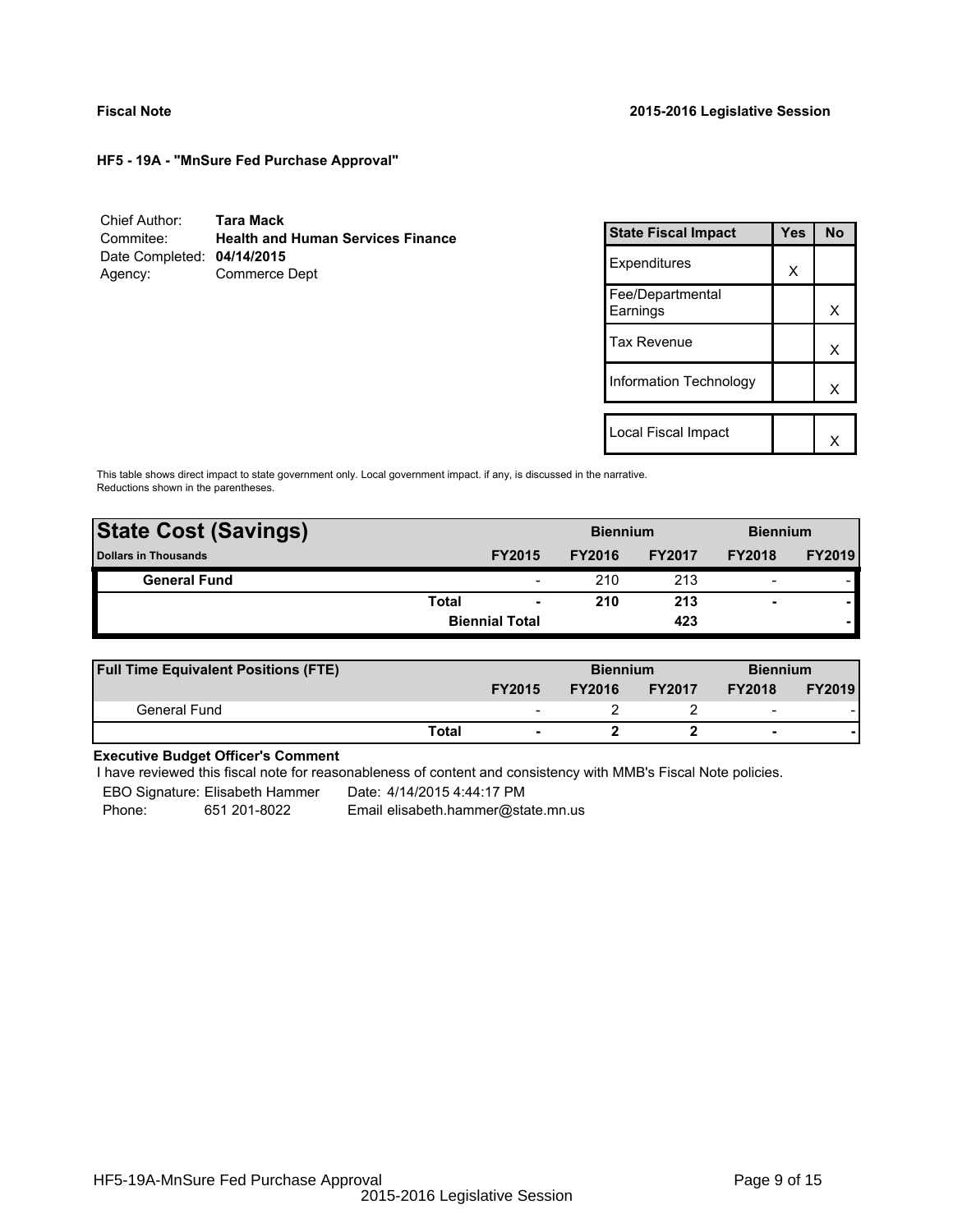This table shows direct impact to state government only. Local government impact, if any, is discussed in the narrative. Reductions are shown in parentheses.

\*Transfers In/Out and Absorbed Costs are only displayed when reported.

| State Cost (Savings) = 1-2                        |                       |               | <b>Biennium</b> |               | <b>Biennium</b>          |               |
|---------------------------------------------------|-----------------------|---------------|-----------------|---------------|--------------------------|---------------|
| <b>Dollars in Thousands</b>                       |                       | <b>FY2015</b> | <b>FY2016</b>   | <b>FY2017</b> | <b>FY2018</b>            | <b>FY2019</b> |
| <b>General Fund</b>                               |                       |               | 210             | 213           |                          |               |
|                                                   | <b>Total</b>          |               | 210             | 213           |                          |               |
|                                                   | <b>Biennial Total</b> |               |                 | 423           |                          |               |
| 1 - Expenditures, Absorbed Costs*, Transfers Out* |                       |               |                 |               |                          |               |
| <b>General Fund</b>                               |                       |               | 210             | 213           |                          |               |
|                                                   | <b>Total</b>          | ۰             | 210             | 213           | ۰                        |               |
|                                                   | <b>Biennial Total</b> |               |                 | 423           |                          |               |
| 2 - Revenues, Transfers In*                       |                       |               |                 |               |                          |               |
| <b>General Fund</b>                               |                       |               |                 |               |                          |               |
|                                                   | <b>Total</b>          | ٠             | ٠               |               | $\overline{\phantom{0}}$ |               |
|                                                   | <b>Biennial Total</b> |               |                 |               |                          |               |

## **Bill Description**

## HF5-3E

Section 1 requires Commerce in consultation with the Board of Directors of MNsure and the MNsure legislative oversight committee, to develop a proposal to allow individuals to purchase qualified health plans (QHP) outside of MNsure directly from health plan companies and to allow eligible individuals to receive advanced premium tax credits and cost-sharing reductions when purchasing these health plans.

Section 2 adds MNsures Executive Director to the compensation limits applied to Group II salary limits.

Section 3 requires release of non-grandfathered rates for both the individual and small group markets inside and outside of MNsure a minimum of 30 days prior to the beginning of the annual open enrollment period for MNsure.

Section 4 subjects MNsure to review by the legislative auditor under section 3.971. Requires the legislative auditor to audit the books, accounts, and affairs of MNsure once each year or less frequently as the legislative auditors funds and personnel permit. Subjects the board members of MNsure to sections 10A.07 and 10A.09 and both the MNsure board members and the personnel of MNsure to section 10A.071. In addition, requires all meetings of the board to comply with the open meeting law in chapter 13D and removes several previous exemptions.

Section 5 increases the MNsure board to 11 members.

Section 6 Amends the board membership to add 4 additional members. One member who is an insurance producer, two members who are county employees involved in the administration of public health care programs, and adds the chief information officer of MN.IT Services. Also, removes the House of Representatives from advice and consent of the appointments.

Section 7 removes the restriction on insurance producers and county employees to serve as MNsure members.

Section 8 & 9 directs the governor to appoint the executive director of MNsure. Limits salary increases prior to July 1, 2015.

Section 10 subjects navigators to criminal background checks prior to employment.

Section 11 requires MNsure board to permit all health plans that meet the applicable certification requirements to be offered through MNsure by removing the boards ability to exclude any health plan for previously stated considerations.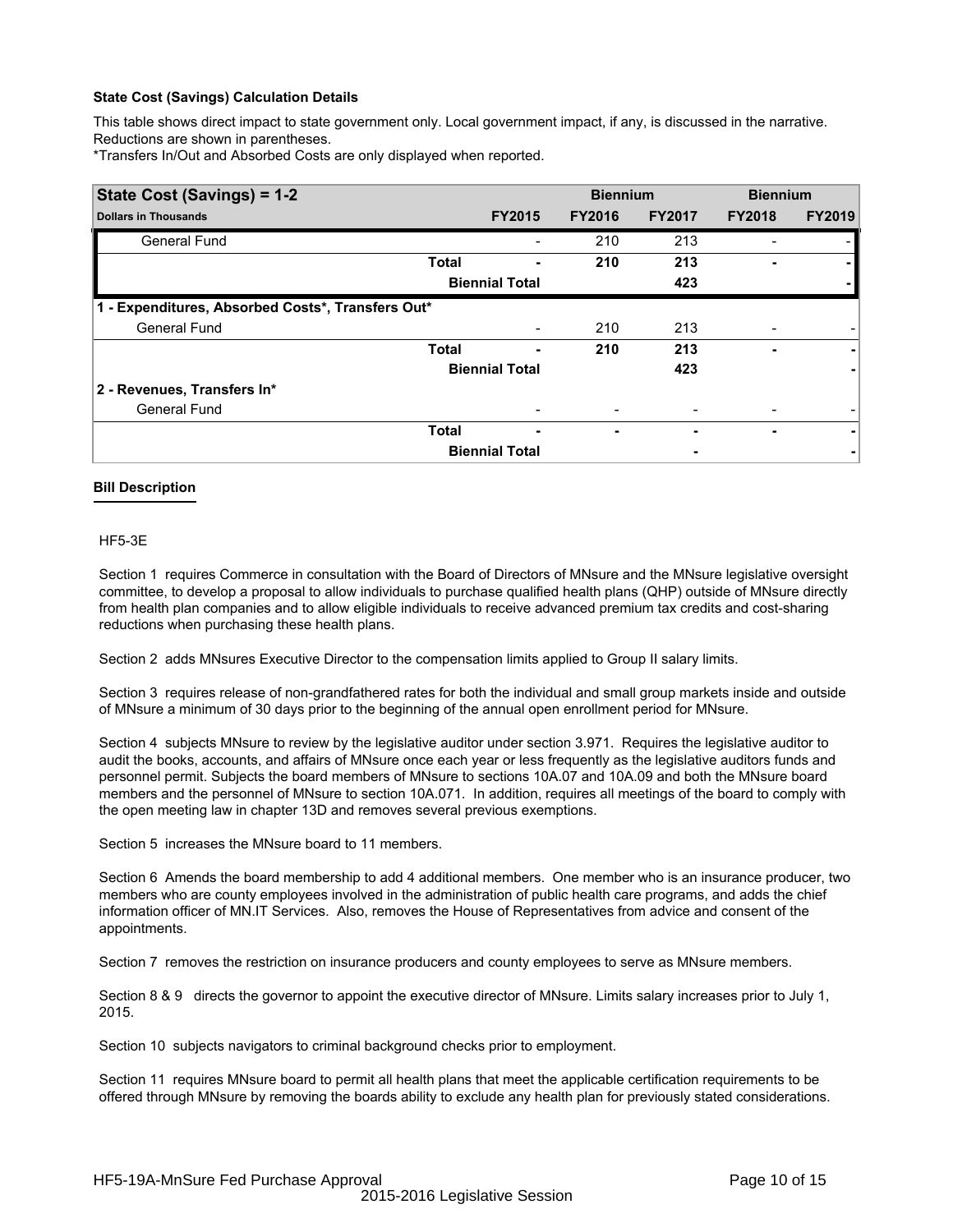Section 13 requires health carrier notification by MNsure within 48 hours of the determination of eligibility by MNsure.

Section 14 requires MNsure to provide members of a household with the option of purchasing individual coverage through MNsure and to apportion any advance premium tax credit available to a household choosing this option between separate health plans providing coverage to household members.

Section 15 restricts MNsure from certifying, selecting, or offering products and policies of coverage that do not meet the definition of health plan or dental plan as provided in section 62V.02

Section 16 requires the chair to convene at least one meeting quarter.

Section 17 requires quarterly reports to the legislative oversight committee on specific enrollment and operational results.

Section 18 requires the Commissioner of Management and Budget to assign positions of managerial employees of MNsure, other than the director, to salary ranges and salaries in the managerial plan, effective the first payroll period beginning on or after July 1, 2015.

Section 19 provides for expanded access to the small business health care tax credits outside the small business health options program (SHOP). Requires the Commissioner of Commerce to seek all federal waivers and approvals necessary to implement the proposal.

Section 20 requires members of the MNsure board to be confirmed by the senate.

### **Assumptions**

The Commerce Department assumes no costs related to developing a proposal to allow individuals to purchase QHPs outside of MNsure as Minnesota consumers seeking health insurance can already purchase QHPs directly from insurers in the States individual market.

Costs associated with the requirements in Section 1 that the Commerce Department must seek federal waivers and approvals to allow eligible individuals to receive advanced premium tax credits and cost-sharing reductions when purchasing QHPs outside of MNsure, and Section 19 that the Commerce Department develop a proposal to allow small employers to receive the small business health care tax credit in certain circumstances, are difficult to project. The Commerce Department is not aware of any state at this time that has successfully received federal approval for a waiver at this time. In addition, the process for a state to seek federal waivers is complex.

Under the Affordable Care Act (ACA), states can seek so-called innovation waivers, or Section 1332 waivers, from certain ACA requirements. Section 1332 waivers cannot take effect before January 1, 2017. Section 1332 application requirements include, but are not limited to, providing actuarial and economic analyses, an implementation timeline and a ten-year budget plan for the proposal. In addition, states seeking Section 1332 waiver applications are required to hold pre-application public hearings. Further, the bill requires the Commerce Department to submit a draft proposal to the MNsure Board and MNsure Legislative Oversight Committee at least 30 days prior to submitting a final proposal to the federal government.

The Commerce Department assumes two high-level professional in FY 16 and FY17, one to manage each individual waiver application process. Commerce intends this as a conservative estimate of staffing needs given uncertainty surrounding the complexity of the process to seek federal waivers.

Commerce assumes no fiscal impact as a result of the amendment HF5-19A.

#### **Expenditure and/or Revenue Formula**

|                         | <b>FY16</b> | <b>FY17</b> | <b>FY18</b> | <b>FY19</b> |
|-------------------------|-------------|-------------|-------------|-------------|
| <b>FTEs</b>             | <u>_</u>    |             |             |             |
| High-Level Professional | 193,799     | 196,693     |             |             |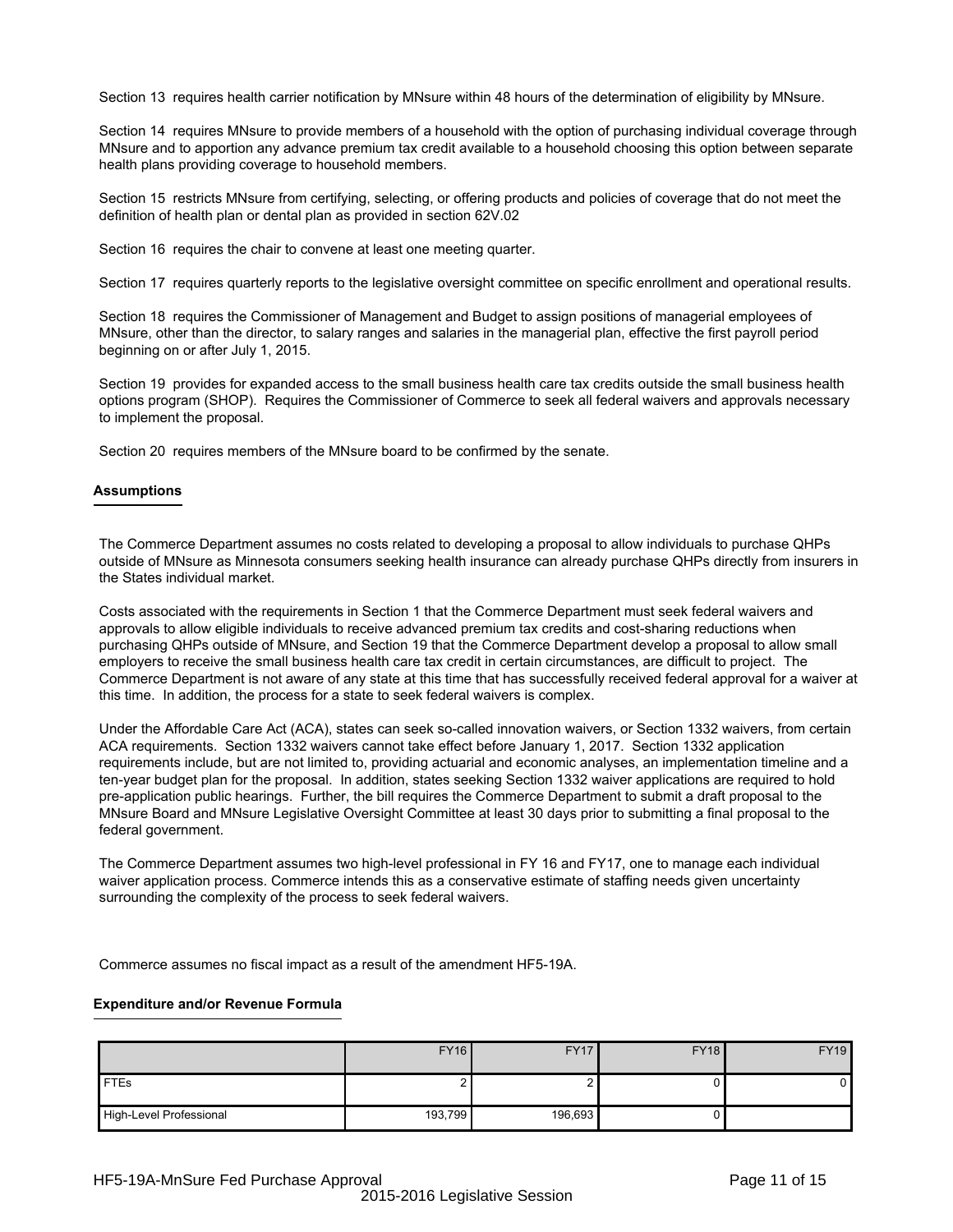|                           | <b>FY16</b> | <b>FY17</b> | <b>FY18</b> | <b>FY19</b> |
|---------------------------|-------------|-------------|-------------|-------------|
|                           |             |             |             |             |
| MN.IT Support (8,000/FTE) | 16,000      | 16,000      |             |             |
| Totals                    | 209,799     | 212,693     |             |             |

# **Long-Term Fiscal Considerations**

N/A

**Local Fiscal Impact**

N/A

## **References/Sources**

N/A

**Agency Contact:**

**Agency Fiscal Note Coordinator Signature:** Alex Larson **Date:** 4/14/2015 4:38:51 PM

**Phone:** 651 539-1523 **Email:** Alex.Larson@state.mn.us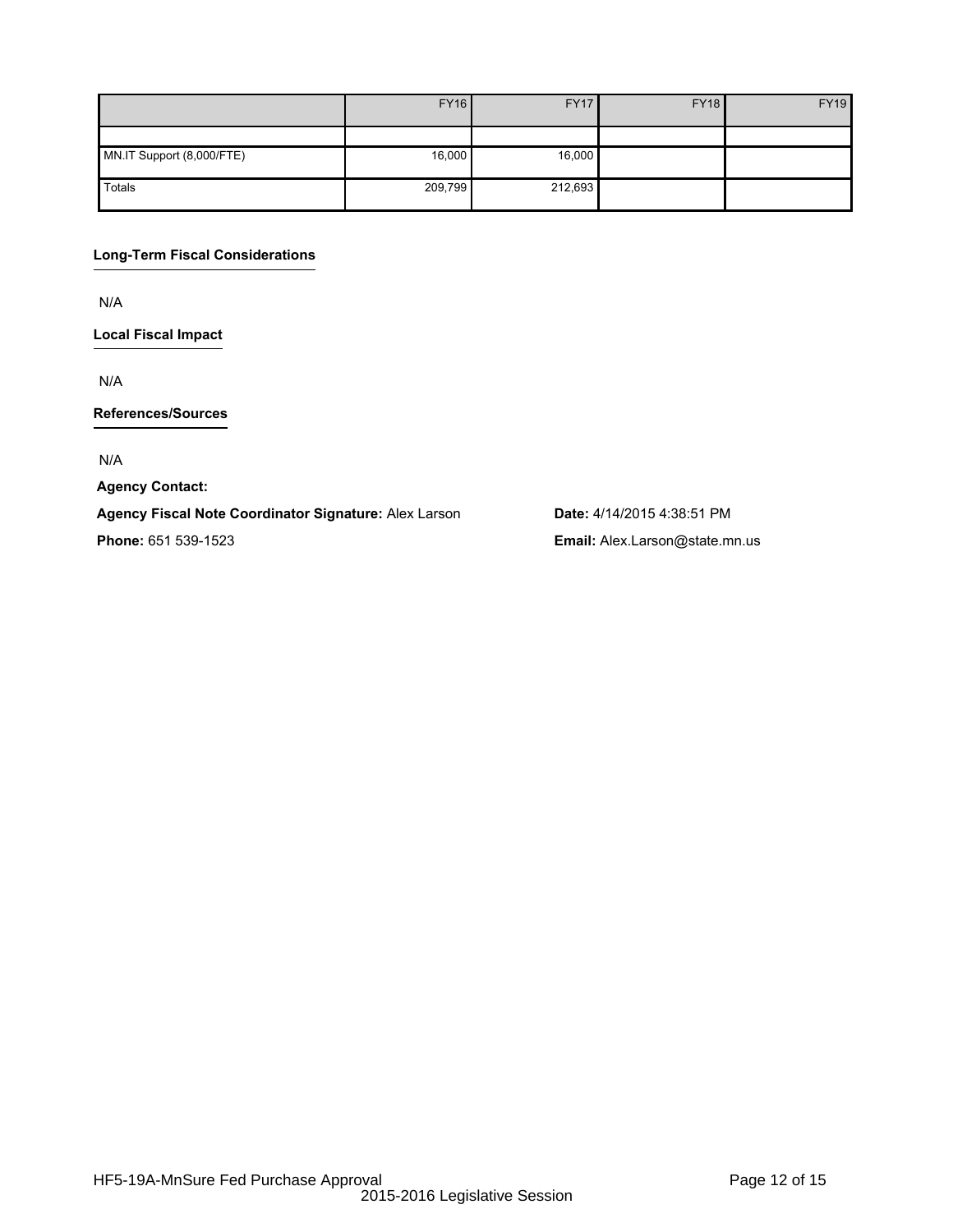| Chief Author:              | Tara Mack                                |
|----------------------------|------------------------------------------|
| Commitee:                  | <b>Health and Human Services Finance</b> |
| Date Completed: 04/14/2015 |                                          |
| Agency:                    | MnSure                                   |

| <b>State Fiscal Impact</b>   | Yes | <b>No</b> |
|------------------------------|-----|-----------|
| Expenditures                 | X   |           |
| Fee/Departmental<br>Earnings |     | x         |
| <b>Tax Revenue</b>           |     | x         |
| Information Technology       | X   |           |
| Local Fiscal Impact          |     |           |
|                              |     |           |

This table shows direct impact to state government only. Local government impact. if any, is discussed in the narrative. Reductions shown in the parentheses.

| <b>State Cost (Savings)</b>         |              |                          | <b>Biennium</b> |                          | <b>Biennium</b>          |               |
|-------------------------------------|--------------|--------------------------|-----------------|--------------------------|--------------------------|---------------|
| <b>Dollars in Thousands</b>         |              | <b>FY2015</b>            | <b>FY2016</b>   | <b>FY2017</b>            | <b>FY2018</b>            | <b>FY2019</b> |
| <b>MN Health Insurance Exchange</b> |              | $\overline{\phantom{0}}$ | -               | $\overline{\phantom{0}}$ | $\overline{\phantom{0}}$ |               |
|                                     | <b>Total</b> |                          |                 |                          | $\overline{\phantom{0}}$ |               |
|                                     |              | <b>Biennial Total</b>    |                 | ۰                        |                          |               |
|                                     |              |                          |                 |                          |                          |               |

| <b>Full Time Equivalent Positions (FTE)</b> |       |                          | <b>Biennium</b> |               | <b>Biennium</b> |               |
|---------------------------------------------|-------|--------------------------|-----------------|---------------|-----------------|---------------|
|                                             |       | <b>FY2015</b>            | <b>FY2016</b>   | <b>FY2017</b> | <b>FY2018</b>   | <b>FY2019</b> |
| MN Health Insurance Exchange                |       | $\overline{\phantom{a}}$ |                 |               |                 |               |
|                                             | Total | $\blacksquare$           |                 |               |                 |               |

## **Executive Budget Officer's Comment**

I have reviewed this fiscal note for reasonableness of content and consistency with MMB's Fiscal Note policies.

EBO Signature: Ahna Minge Date: 4/14/2015 11:20:11 AM

Phone: 651 259-3690 Email ahna.minge@state.mn.us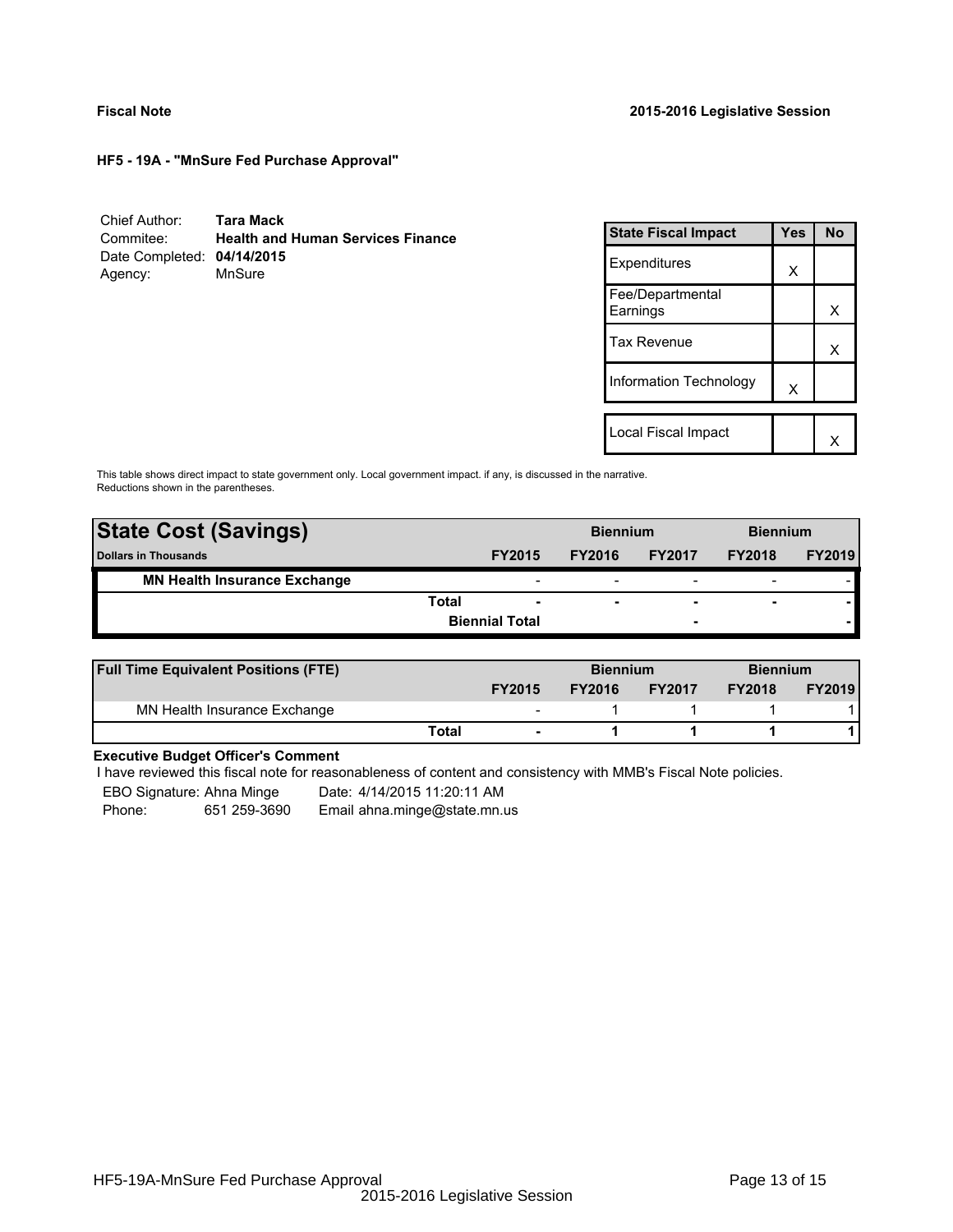This table shows direct impact to state government only. Local government impact, if any, is discussed in the narrative. Reductions are shown in parentheses.

\*Transfers In/Out and Absorbed Costs are only displayed when reported.

| State Cost (Savings) = 1-2                        |                       |                       | <b>Biennium</b> |               | <b>Biennium</b> |               |
|---------------------------------------------------|-----------------------|-----------------------|-----------------|---------------|-----------------|---------------|
| <b>Dollars in Thousands</b>                       |                       | <b>FY2015</b>         | <b>FY2016</b>   | <b>FY2017</b> | <b>FY2018</b>   | <b>FY2019</b> |
| MN Health Insurance Exchange                      |                       |                       |                 |               |                 |               |
|                                                   | Total                 | -                     |                 |               |                 |               |
|                                                   |                       | <b>Biennial Total</b> |                 |               |                 |               |
| 1 - Expenditures, Absorbed Costs*, Transfers Out* |                       |                       |                 |               |                 |               |
| MN Health Insurance Exchange                      |                       |                       |                 |               |                 |               |
| Expenditures                                      |                       |                       | 1.444           | 109           | 109             | 109           |
| <b>Absorbed Costs</b>                             |                       |                       | (1,444)         | (109)         | (109)           | (109)         |
|                                                   | Total                 |                       | -               |               | -               |               |
|                                                   | <b>Biennial Total</b> |                       |                 |               |                 |               |
| 2 - Revenues, Transfers In*                       |                       |                       |                 |               |                 |               |
| MN Health Insurance Exchange                      |                       |                       |                 |               |                 |               |
|                                                   | <b>Total</b>          |                       |                 |               |                 |               |
|                                                   |                       | <b>Biennial Total</b> |                 |               |                 |               |

## **Bill Description**

House File 5 relates to MNsure and makes changes to various operations of the exchange. Some specific changes in the bill that draw a fiscal cost include:

Section 2--This moves the Executive Director of MNsure under Group II salary limits as specified under MN Stat 15A.0815. This would move the Executive Director's salary range from a top limit of \$140,000 to a top limit of \$144,364.

Section 6--Creates four new Board members, all of whom but the Chief Information Officer of MN.IT would be compensated at rates previously outlined in statute.

Section 13--Requires MNsure to provide enrollment information to health carriers within 48 hours of the determination of eligibility by MNsure.

Section 14--Requires system functinality that allows for the allocation of advance premium tax credits across different QHPs for members of the same household.

Section 18--Results in a demotion due to re-allocation for managerial employees and would not result in any positive or negative fiscal savings under the current managerial plan, Chapter 14.

Section 19--The proposal provides DHS authority to conduct background studies on MNsure Consumer Assistance Partners. This proposal is an expansion of DHS' current authority to conduct background studies.

## **Assumptions**

MNsure would dedicate at least 1 FTE to specifically managing the 834 EDI process with the increased amount of files sent each week under Section 13. This FTE would be an Information Technology Specialist. Hired at the median salary for the median level and accounting for fringe/benefits, this has an annual cost of \$88,692.50.